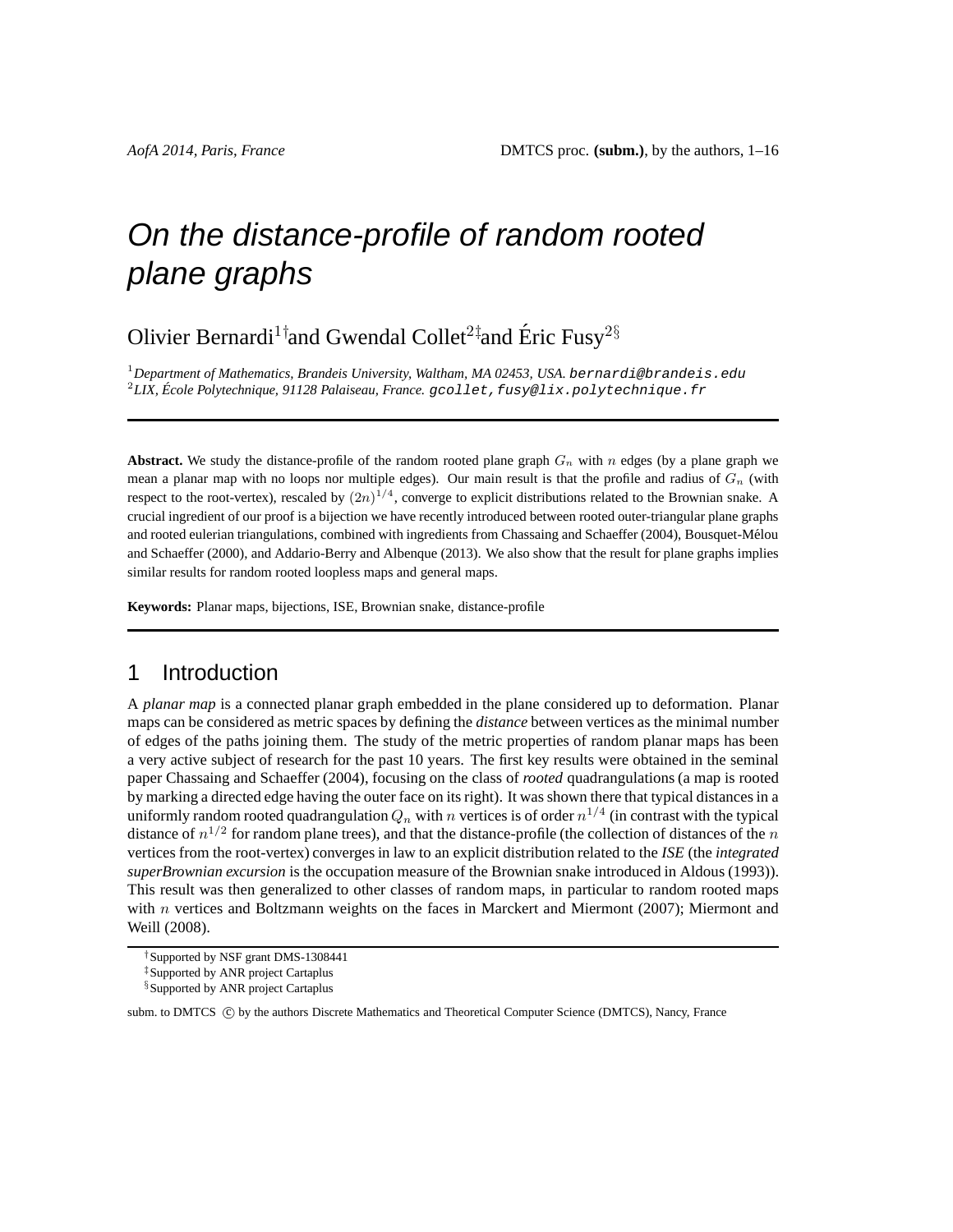In this article, we prove this type of result on the profile for rooted simple maps, that is, maps without loops nor multiple edges, which are classically called *plane graphs*. We also show that it implies the same type of result for the class of loopless maps, and for the class of all maps. We now give a few definitions in view of stating our main result. For a rooted planar map  $G = (V, E)$  with n edges, the *distance*  $d(e)$  of an edge  $e \in E$  (with respect to the root) is the length of a shortest path of G starting at e and ending at the root-vertex, the *distance-profile* of G is the n-set  $\{d(e)\}_{e \in E}$  (note that this is a distance-profile at edges we consider, not at vertices). Let us now give some terminology for the type of convergence results to be obtained. We denote by  $\mathcal{M}_1$  the set of probability measures on  $\mathbf{R}$ , endowed with the *weak topology* (that is, the topology given by the convergence in law). Note that ISE is a random variable taking its values in  $M_1$ . For  $\mu \in M_1$ , denote by  $F_{\mu}(x)$  the cumulative function of  $\mu$ ,  $\inf(\mu) := \inf\{x : F_{\mu}(x) > 0\}$ and  $\sup(\mu) := \sup\{x : F_{\mu}(x) < 1\}$ , and define the *width* of  $\mu$  as  $\sup(\mu) - \inf(\mu)$ . We also define the *nonnegative shift* of  $\mu$  as the probability measure (with support in  $\mathbf{R}_{+}$ ) whose cumulative function is  $x \mapsto F_{\mu}(x + \inf(\mu)).$ 

**Definition 1** *A sequence*  $\mu^{(n)}$  *of random variables taking values in*  $M_1$  *is said to satisfy the* ISE limit property *if the following properties hold, where*  $\mu_{\text{ISE}}$  *is the random variable in*  $M_1$  *given by the ISE law:* 

- $\sup(\mu^{(n)})$  *converges in law to the width of*  $\mu_{\text{ISE}}$ *.*
- $\mu^{(n)}$  converges in law to the nonnegative shift of  $\mu_{\rm{ISE}}$  (for the weak topology on  $\mathcal{M}_1$ ).

For an n-set  $\mathbf{x} = \{x_1, \ldots, x_n\}$  of nonnegative values, and for  $a > 0$ , define  $\mu_a(\mathbf{x})$  as the probability measure

$$
\mu_a(\mathbf{x}) = \frac{1}{n} \sum_{i=1}^n \delta_{x_i/(an)^{1/4}},
$$

where  $\delta_x$  denotes the Dirac measure at x. Our main result is the following:

**Theorem 2** *For*  $n \geq 1$ *, let*  $\pi_n$  *be the distance-profile of the uniformly random rooted plane graph with* n *edges. Then*  $\mu_2(\pi_n)$  *satisfies the ISE limit property.* 

**Relation with other work and perspectives.** Although we focus here on the convergence of the profile of random maps, much stronger results have now been proved for several classes of maps. More precisely, for a given class C of maps, one can consider the uniformly random map  $C_n$  of size n on maps as a random metric space. It is then natural to study the limit of the random metric space  $C_n$  (rescaled by  $n^{1/4}$ ) in the Gromov Hausdorff topology. In a series of groundbreaking papers, this type of convergence was proved to hold for triangulations and  $2p$ -angulations in Le Gall (2007, 2013) and independently for quadrangulations in Miermont (2013). The limit is a (continuous) random metric space called the *Brownian map*, which has almost surely spherical topology. Combining the techniques of Le Gall (2013) with some new ingredients, the same result was proved for simple triangulations and simple quadrangulations in Addario-Berry and Albenque (2013). At the moment we do not know if we can extend our proof for the profile of random simple maps in order to obtain convergence to the Brownian map.

We close this section by recalling a useful classical result. For  $\mu$  and  $\nu$  two elements of  $\mathcal{M}_1$ , the *linear Wasserstein distance* between  $\mu$  and  $\nu$  is defined as

$$
W_1(\mu,\nu) = \int_{\mathbf{R}} |F_{\mu}(x) - F_{\nu}(x)| dx,
$$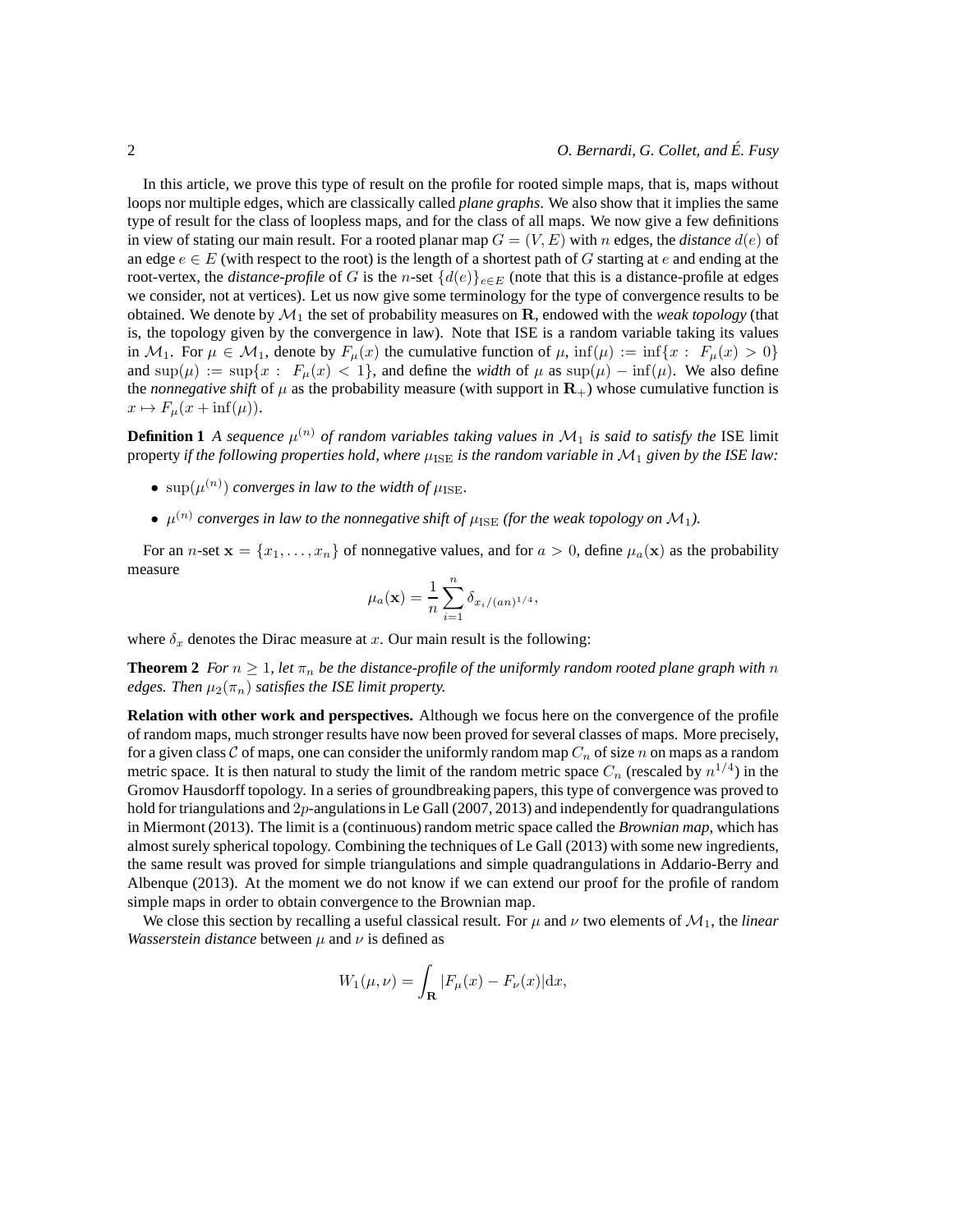which endows  $\mathcal{M}_1$  with a metric structure. Another characterization of  $W_1(\mu, \nu)$  is to be the infimum of  $\mathbf{E}(|X - Y|)$  over all couplings  $(X, Y)$  where the law of X is  $\mu$  and the law of Y is  $\nu$ . It is known that if a sequence  $\mu^{(n)}$  of elements of  $\mathcal{M}_1$  converges to  $\mu$  for the metric  $W_1$ , then  $\mu^{(n)}$  also converges to  $\mu$  for the weak topology on  $\mathcal{M}_1$ . Hence the following claim:

**Claim 3** Let  $\mu^{(n)}$  and  $\nu^{(n)}$  be two sequences of random variables in  $\mathcal{M}_1$  (i.e., each variable is a random probability measure), living in the same probability space. Assume that  $\mu^{(n)}$  satisfies the ISE limit property *and that, for each fixed*  $\epsilon > 0$ ,  $P(W_1(X_n, Y_n) \geq \epsilon)$  *converges to* 0 *and*  $P(|\text{sup}(\mu^n) - \text{sup}(\nu^{(n)})| \geq \epsilon)$ *converges to* 0. Then  $\nu^{(n)}$  satisfies the ISE limit property.

# 2 Bijection between outer-triangular plane graphs and eulerian triangulations, and transfer of canonical paths

In this section we recall a bijection established in Bernardi et al. (2014) between outer-triangular plane graphs and eulerian triangulations, and establish a crucial property for canonical paths.

A rooted plane graph C is said to be *outer-triangular* if its outer face (that is, the root face, drawn as the infinite face in the planar representation of C) has degree 3. Given an outer-triangular plane graph  $G$ , a 3*-orientation with buds* of G is an orientation of the inner edges of G (outer edges are left unoriented), with additional outgoing half-edges at inner vertices, called *buds*, such that each inner (resp. outer) vertex has outdegree 3 (resp. 0), and each inner face of degree  $d+3$  has d incident buds<sup>(i)</sup>. It is shown in Bernardi and Fusy (2012) that each rooted outer-triangular plane graph  $G$  admits a unique 3-orientation with buds, called the *canonical 3-orientation*, satisfying the following properties:

- *Outer-accessibility*: there is a directed path from any inner vertex to a vertex of the outer face.
- *Minimality*: There is no clockwise circuit.

• *Local property at buds*: the first edge following each bud in clockwise order must be outgoing. Figure 1.(a) shows such an outer-triangular plane graph endowed with its canonical 3-orientation.



**Fig. 1:** (a) An outer-triangular plane graph endowed with its canonical 3-orientation with buds, (b) after inflation and (c) after merging, the resulting eulerian triangulation endowed with its canonical 1-orientation.

A *rooted eulerian triangulation* is a rooted planar map (which may have multiple edges) where each face has degree 3 and each vertex has even degree. Hence faces can be properly bicolored (in light or

 $^{(i)}$  When  $G$  is a maximal plane graph, 3-orientations have no bud, and correspond to the well-known Schnyder structures, introduced in Schnyder (1989).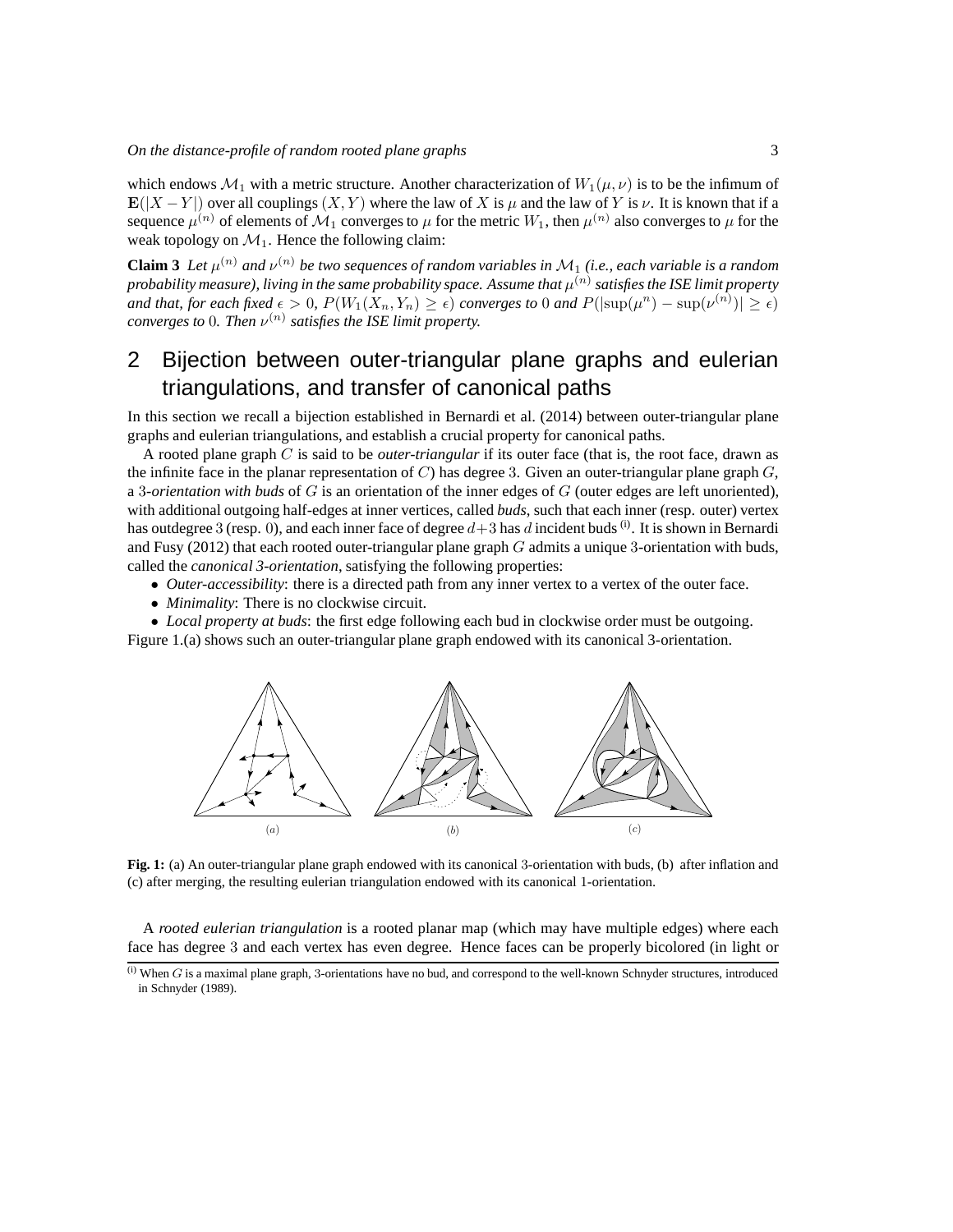dark) such that each light (resp. dark) face is adjacent only to dark (resp. light) faces. By convention (since there are exactly two possible colorings), the root face is dark.

As shown in Bernardi et al. (2014), there exists a bijection between these two families of maps. We just recall here how to obtain a rooted eulerian triangulation from a rooted outer-triangular plane graph. Let  $C$  be an outer-triangular plane graph endowed with its canonical 3-orientation with buds. The bijection illustrated in Figure 1 has two steps: *inflation*, then *merging*. First, inner edges and inner vertices will be inflated in the following way:

• Each inner edge becomes a dark triangle as indicated below.

$$
\Bigg\{\cdot \begin{array}{c} \\\ \\ \ \\ \ \\ \end{array} \Bigg\} \longrightarrow \quad \ \ \bigwedge_{\sigma(e)}\quad \ \ \,
$$

• Each inner vertex becomes a light triangle whose edges correspond to the outgoing half-edges (including buds). The cases with 0,1 or 2 buds are illustrated below.

$$
+\!\!\times\!\!\!\times\!\!\!\!\times\!\!\!\!\times\!\!\!\!\times\!\!\!\!\times\!\!\!\!\times
$$

After inflation, former inner faces of degree  $d+3$  ( $d > 0$ ) have now degree  $2d+3$  (the d incident buds have turned into edges). Considering edges coming from buds as opening parenthesis, and remaining edges as closing parenthesis, one can form a clockwise parenthesis system leaving 3 edges unmatched. Hence, after merging the matched edges, the 3 unmatched edges form a light triangle. This ensures that each face of the resulting map is a triangle; see Figure 1. Moreover, the edges created by the inflation are incident to a dark and a light face, except for edges coming from buds, which are incident to two light faces. After merging, these edges are necessarily incident to a dark face as well. Therefore the triangulation is properly bicolored and is an eulerian triangulation (the outer face, which is left unchanged, is colored dark).

Let C be an outer-triangular rooted plane graph. For each inner edge e, we define its *canonical path*  $P(e)$  to be the directed path in the canonical 3-orientation of C starting at e and following the rightmost (with respect to the previous edge on the path) outgoing edge until reaching a vertex of the outer face  $(P(e))$  exist because the canonical 3-orientation is minimal and outer-accessible). Let G be a rooted eulerian triangulation. A 1*-orientation* of G is an orientation of some inner edges (outer edges are left unoriented), such that each dark inner face has one directed edge, which is counterclockwise, and each inner (resp. outer) vertex has outdegree 1 (resp. 0). In a similar fashion as for outer-triangular plane graphs, G has a unique 1-orientation, called its *canonical 1-orientation*, which satisfies *outer-accessibility*; see Figure 1(c). For each inner vertex v, we define its *canonical path*  $P(v)$  to be the unique directed path in the canonical 1-orientation starting at  $v$  and following the next outgoing edge until reaching a vertex of the outer face.

To an edge e of an outer-triangular rooted plane graph, we denote  $\sigma(e)$  the inner vertex of the associated rooted eulerian triangulation which is the origin of  $e$  after inflation of the edge  $e$  into a dark triangle.

**Proposition 4** *Let* C *be an outer-triangular rooted plane graph and* G *be the associated eulerian triangulation. The mapping* σ *gives a bijection between the edges of* C *and the inner vertices of* G*. Moreover the canonical path of an edge*  $e$  *of* C *has the same length as the canonical path of the vertex*  $\sigma(e)$  *of* G.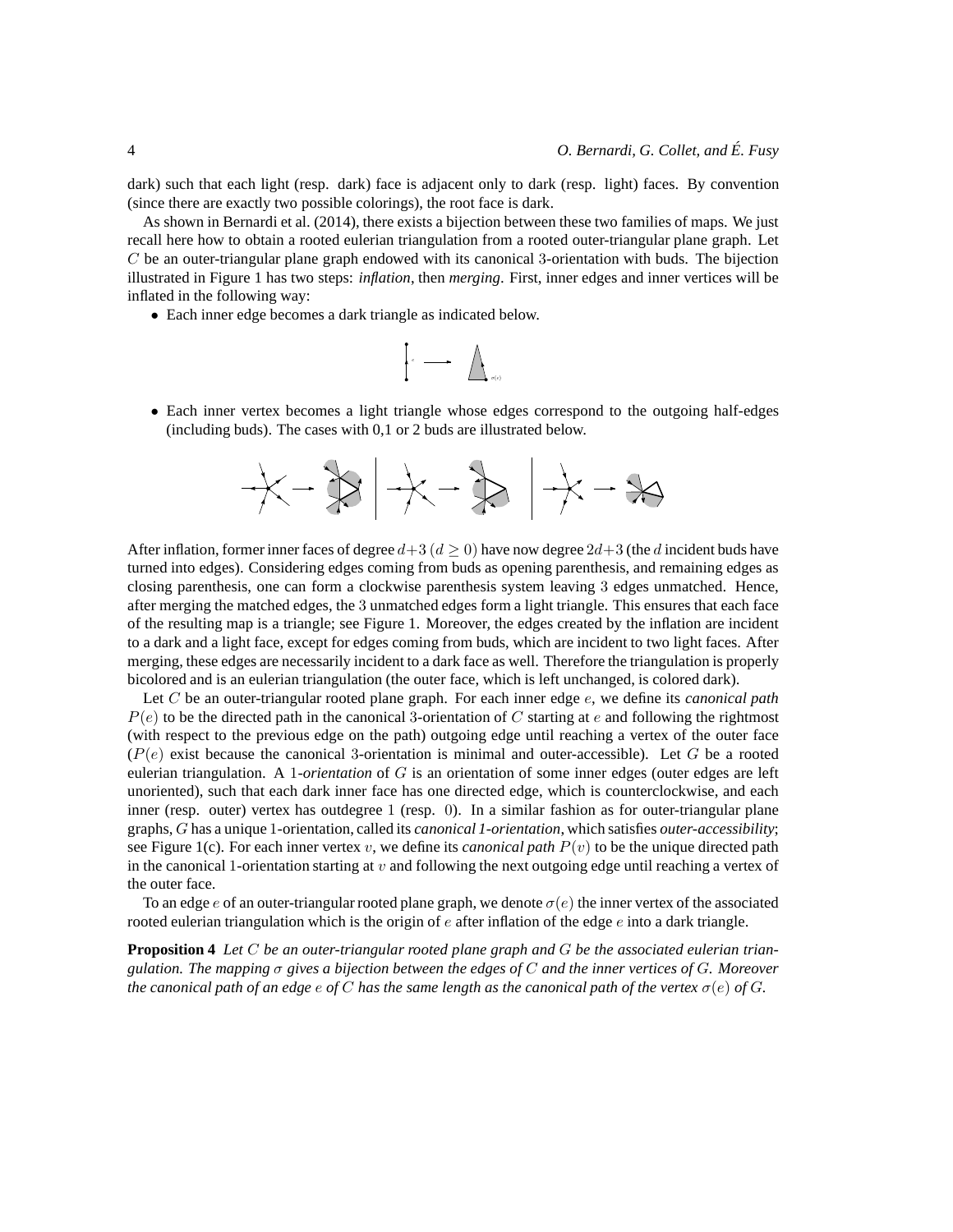**Proof:** The canonical 3-orientation of C gives a partial orientation  $\Omega$  of G. It is not hard to see that  $\Omega$  a 1orientation, therefore  $\sigma$  gives a bijection between the edges of C and the inner vertices of G. Moreover all the canonical paths of C are directed paths in the orientation  $\Omega$  (that is, they are preserved by the inflation process), thus  $\Omega$  is outer-accessible. Thus  $\Omega$  is the canonical 1-orientation of G, and the canonical path of e becomes the canonical path of  $\sigma(e)$ . This completes the proof.

**Remark 5** *Beside the bijection between outer-triangular plane graphs and eulerian triangulations, we will also use the following injection between rooted outer-triangular plane graphs and rooted simple triangulations. Given a rooted outer-triangular plane graph* C *endowed with its canonical 3-orientation, every inner face of degree* d + 3 *contains* d *buds. We consider the triangulation* T *obtained from* C *by triangulating each inner face by completing the buds into complete edges and gluing these edges in counter-clockwise order around each inner face; see Figure 2. The 3-orientation of* C *gives a 3 orientation of* T *(which implies that* T *is simple) and we contend that it is the* canonical *3-orientation of* T *. This follows easily from the fact that the canonical paths of* C *are canonical paths in* T *( because of the* local property at buds*) and therefore no clockwise cycle exist.*



**Fig. 2:** Generic situation in a face of degree 7 with its 4 incident buds, and its canonical triangulation (dashed lines).

# 3 The profile of random rooted eulerian triangulations

#### 3.1 Profile with respect to the root-vertex

Let T be a rooted eulerian triangulation with  $n + 1$  vertices, let V be the vertex-set and let  $v_0$  be the root-vertex. Recall that the faces of  $T$  are properly bicolored with the outer face being dark. A path  $P$ from a vertex v to a vertex v' is called *admissible* if each traversed edge of P has a dark face on its left. Let  $\ell(v)$  be the length of a shortest admissible path from v to  $v_0$ . The n-set  $\{\ell(v)\}_{v \in V \setminus v_0}$  is called the *root-vertex profile* of T .

**Proposition 6** Let  $\pi_n$  be the root-vertex profile of a uniformly random rooted eulerian triangulation with  $n + 1$  *vertices. Then*  $\mu_2(\pi_n)$  *satisfies the ISE limit property.* 

**Proof:** It is shown in Bouttier et al. (2004) that random rooted eulerian triangulations with  $n + 1$  vertices are in bijection with so-called *very well-labelled trees* with n nodes, i.e., rooted plane trees with n nodes, each node having a positive label such that adjacent node labels differ by 1 in absolute value, and the root is at a node of label 1. In addition the root-vertex profile of the eulerian triangulation corresponds to the n-set of labels of the corresponding tree. Hence  $\pi_n$  is distributed as the n-set of labels of the random very well-labelled tree with n nodes. The article Le Gall (2006) ensures (ii) that  $\mu_2(\pi_n)$  satisfies the ISE limit property.  $\Box$ 

<sup>(</sup>ii) See in particular Theorem 8.2 where the methodology is applied to the very close model where adjacent node labels differ by at most 1 in absolute value.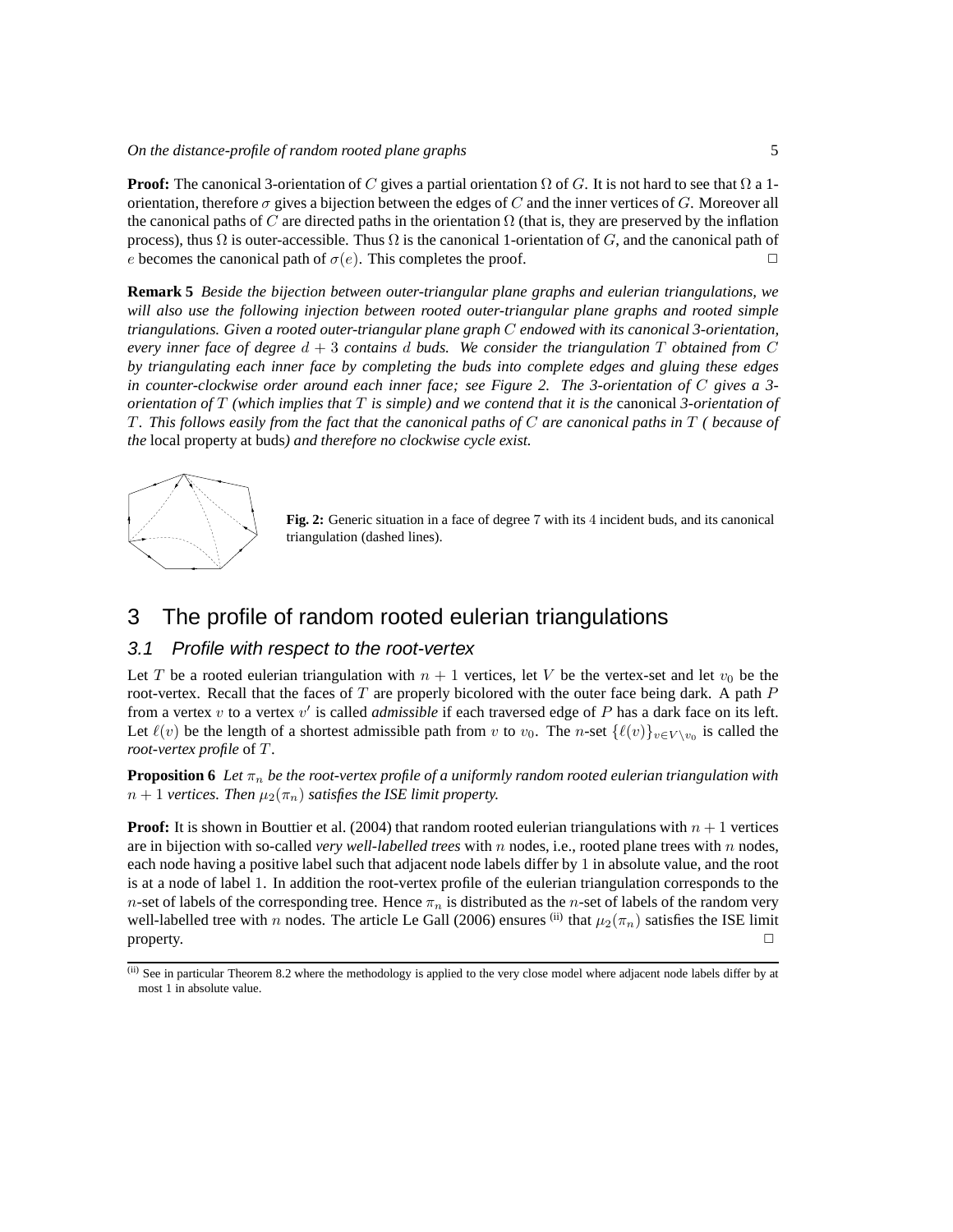**Remark 7** *Alternatively one could prove Proposition 6 by recycling the combinatorial arguments from Sections 4.4 and 4.5 in Chassaing and Schaeffer (2004). This would require a detour via a model of "blossoming trees" (actually the one used in Bousquet-Melou and Schaeffer (2000)) in order to drop the ´ condition that the labels are positive.*

#### 3.2 Profile with respect to the outer face

Let T be a rooted eulerian triangulation, and let V be its set of inner vertices. For  $v \in V$ , we denote by  $\tilde{d}(v)$  the length of canonical path of v. The set  $\{\tilde{d}(v)\}_{v\in V}$  is called the *root-face profile* of T. Then it is easily checked from Bousquet-Mélou and Schaeffer (2000) that  $\tilde{d}(v)$  is the length of a shortest admissible path from v to (a vertex of) the root-face. Hence  $\ell(v)-2 \leq d(v) \leq \ell(v)$ . Thus Proposition 6 immediately gives (via Claim 3) the following result.

**Proposition 8** Let  $\pi_n$  be the root-face profile of a uniformly random rooted eulerian triangulation with n *inner vertices. Then*  $\mu_2(\pi_n)$  *satisfies the ISE limit property.* 

# 4 The profile of random rooted plane graphs

#### 4.1 Profile of random rooted outer-triangular plane graphs

Let G be a rooted outer-triangular plane graph, and let  $E_i$  be its set of inner edges. For  $e \in E_i$  we denote by  $d(e)$  the length of the canonical path of e, and by  $d(e)$  the length of a shortest path starting at e and ending at (a vertex of) the root-face. The set  $\{\tilde{d}(e)\}_{e \in E_i}$  is called the *canonical path profile* of G, and the set  $\{d(e)\}_{e \in E_i}$  is called the *distance-profile at inner edges* of G. By Proposition 4 the canonical path profile of  $G$  coincides with the root-face profile of the rooted eulerian triangulation associated with  $G$  by the bijection of Section 2. Thus Proposition 8 gives:

**Proposition 9** *Let*  $\pi_n$  *be the canonical path profile of a uniformly random rooted outer-triangular plane graph with*  $n + 3$  *edges. Then*  $\mu_2(\pi_n)$  *satisfies the ISE limit property.* 

We will now prove that with high probability the canonical path profile is close from the distance-profile using the following (non-random) result from Addario-Berry and Albenque (2013).

**Lemma 10 (Addario-Berry and Albenque (2013))** *There exists positive constants*  $k_1, k_2$  *such that the following holds. Let* G *be a rooted simple triangulation, let* e *be an inner edge of* G*, let* P *be the canonical path of* e *(for the canonical* 3*-orientation of* G*), and let* Q *be another path from the origin of* e *to the rootface. If the length* d *of* P *is greater than the length* d ′ *of* Q*, then there exists a cycle* C *contained in*  $P ∪ Q$  *of length a most*  $k_1 d'/(d - d')$  *such that each of the two parts of*  $G$  *resulting from cutting along*  $C$  *contains a (consecutive) subpath of Q of length at least*  $k_2(d - d')$ .

This implies the following (non-random) statement for rooted plane graphs, where the *diameter* Diam(G) of a graph G is the maximal distance between pairs of vertices.

**Lemma 11** *The statement of Lemma 10 also holds if one replaces "simple triangulation" by "outer triangular plane graph". Consequently, for any*  $\Delta > 0$ , *if* G *is a rooted outer-triangular plane graph* G, *and* e is an inner edge such that  $d(e) \leq d(e) - \Delta$ , then G has a cycle C of length at most  $k_1d(e)/\Delta$  such *that the two parts*  $G_{\ell}, G_r$  *resulting from cutting along* C *each have diameter at least*  $k_2\Delta$ *.*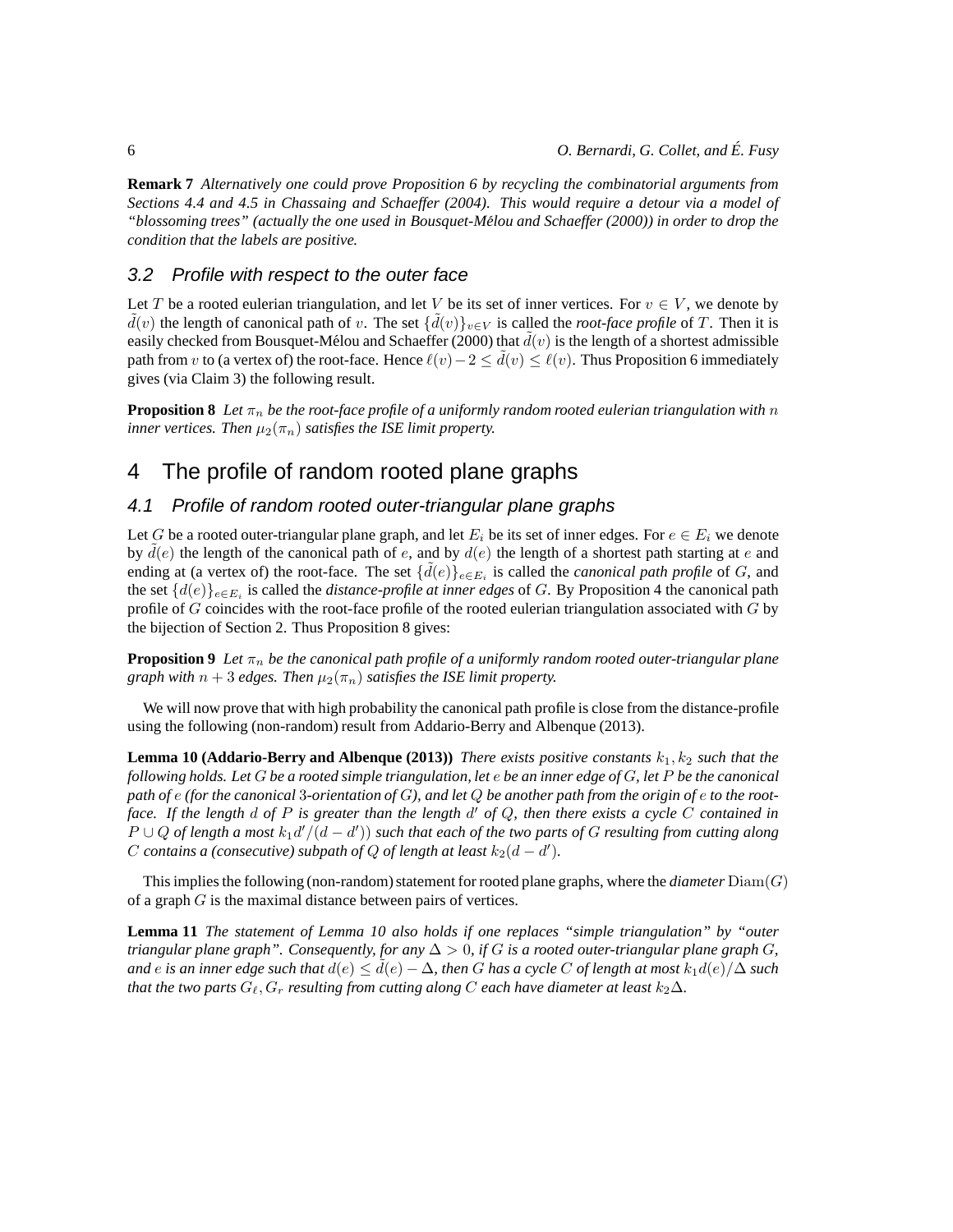**Proof:** Let G be a rooted outer triangular plane graph. We consider its minimal 3-orientation with buds. As explained in Remark 5, there is a canonical way to complete the buds of  $G$  into complete edges so as to triangulate each inner face of G and obtain a simple triangulation  $\tilde{G}$  endowed with its minimal 3orientation. Moreover, for any inner edge e of G canonical path of e is the same in G and in  $\ddot{G}$ . This proves the first statement. The second statement is a simple consequence obtained by considering the canonical path P of an edge e of G and a geodesic path Q. In this case G has a cycle C of length at most  $k_1d(e)/(\tilde{d}(e)-d(e))) \leq k_1d(e)/\Delta$  such that the two parts  $G_{\ell}, G_r$  resulting from cutting along C each have a subpath of Q of length at least  $k_2(\tilde{d}(e) - d(e)) \geq k_2\Delta$ . Since a subpath of a geodesic path is geodesic, we conclude that each of  $G_e$ ,  $G_e$  has a diameter at least  $k_2\Delta$ . geodesic, we conclude that each of  $G_{\ell}, G_r$  has a diameter at least  $k_2\Delta$ .

**Definition 12** A sequence  $X_n$  of real random variables is said to have the uniform exponential decay property *if there exist constants*  $a, b > 0$  *such that for all*  $n$ ,  $P(X_n \ge x) = a \exp(-bx)$ *.* 

**Lemma 13** Let  $H_n$  be the uniformly random rooted outer-triangular plane graph with  $n+3$  edges. Then  $\mathrm{Diam}(H_n)/n^{1/4}$  satisfies the uniform exponential decay property.

**Proof:** The property is inherited from eulerian triangulations. Precisely, let  $\pi_n$  denote the root-vertex profile of the uniformly random rooted eulerian. The calculations done in Section 6.2 of Chassaing and Schaeffer (2004) for well-labeled trees (which correspond to rooted quadrangulations) can be adapted verbatim to very well-labelled trees (which correspond to rooted eulerian triangulations) in order to show that  $\sup(\mu_2(\pi_n))$  has the uniform exponential decay property. Hence, if  $\pi'_n$  denotes the root-face profile of the uniformly random rooted eulerian triangulation with n vertices, then  $\sup(\mu_2(\pi'_n))$  has the uniform exponential decay property. This is in turn transferred (bijectively) to  $\sup(\mu_2(\pi''_n))$ , where  $\pi''_n$  is the canonical path profile of  $H_n$ . Then, since  $d(e) \leq d(e)$ , the property is also satisfied by  $\sup(\mu_2(\pi''_n))$ , where  $\pi_n''' = \{d(e)\}_{e \in E_i}$  is the distance-profile at inner edges of  $H_n$ . Since  $Diam(H_n) \leq 2 \cdot max_{e \in E_i}(d(e)),$ we conclude that  $Diam(H_n)/n^{1/4}$  satisfies the uniform exponential decay property.

For  $n \geq 0$  we denote by  $\mathcal{M}_n$  the set of rooted plane graphs with n edges, and  $\mathcal{C}_n$  the subset of outertriangular maps. It was shown in Bernardi et al. (2014) that

$$
|\mathcal{C}_n| = 3 \cdot 2^{n-1} \frac{(2n)!}{n!(n+2)!} = O(8^n n^{-5/2}).
$$
 (1)

Observe that there is an injective map  $\phi$  from  $\mathcal{M}_n$  to  $\mathcal{M}_{n+2}^{(3)}$  as shown in the figure below.



Thus  $|\mathcal{M}_n| \leq |\mathcal{C}_{n+2}| = O(8^n n^{-5/2})$ . Moreover  $\text{Diam}(G) = \text{Diam}(\phi(G))$ . Thus (observing that  $\frac{|\mathcal{M}_n|}{|\mathcal{C}_{n+2}|} \geq \frac{|\mathcal{C}_n|}{|\mathcal{C}_{n+2}|}$  $\frac{|C_n|}{|C_{n+2}|}$  is bounded away from 0) Lemma 13 implies the following.

**Corollary 14** Let  $G_n$  be the uniformly random plane graphs with n edges. Then  $\text{Diam}(G_n)/n^{1/4}$  sat*isfies the uniform exponential decay property. Therefore there exists constants*  $a, b > 0$  *such that for all*  $n \geq 0$  and  $x > 0$  the number of elements in M of diameter at least  $xn^{1/4}$  is at most  $a8^n n^{-5/2} \exp(-bx)$ ).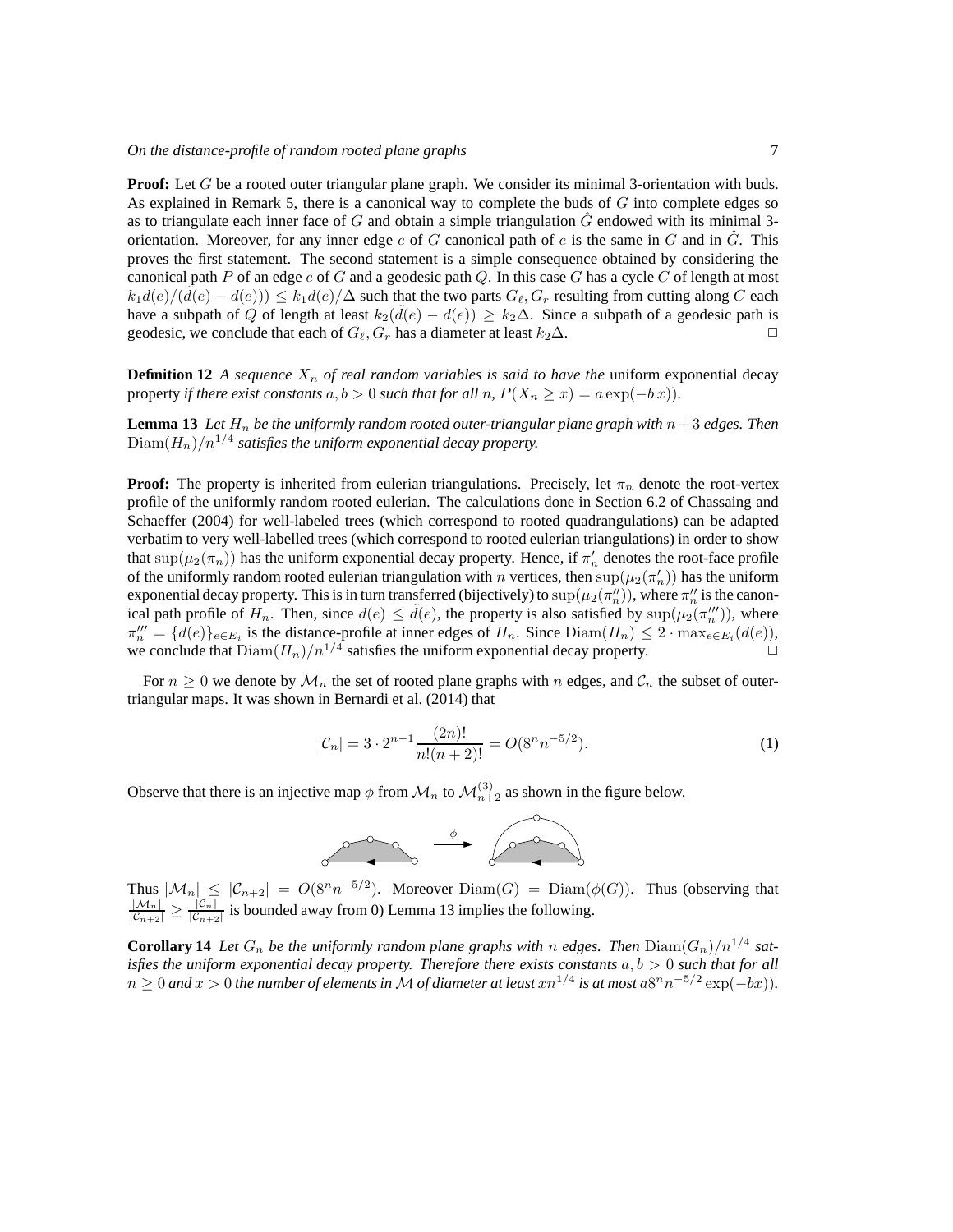**Lemma 15** Let  $\epsilon > 0$  and let  $G_n$  be the random rooted outer-triangular plane graph with n edges. Let  $\mathcal{E}_{n,\epsilon}$  *be the event that*  $G_n$  *has an edge e for which*  $d(e) \leq d(e) - \epsilon n^{1/4}$ . Then  $\lim_{n\to\infty} P(\mathcal{E}_{n,\epsilon}) = 0$ .

**Proof:** We first show the statement for the event  $\mathcal{E}_{n,\epsilon,A} = \mathcal{E}_{n,\epsilon} \cap {\text{Diam}(G_n) \leq An^{1/4}}$ , where A is an arbitrary fixed positive constant. Let  $U_n$  be the set of rooted outer-triangular plane graphs with n edges of diameter at most  $An^{1/4}$  having an edge e for which  $d(e) \leq d(e) - \epsilon n^{1/4}$ . By (1), it suffices to show that  $|U_n| = o(8^n n^{-5/2})$ . By Lemma 11 (applied to  $\Delta = \epsilon n^{1/4}$ ), any map in  $U_n$  has a cycle of length  $c \le k_1 d(e)/\epsilon n^{1/4} \le k_1 A/\epsilon$  separating two maps of diameter at least  $k_2 \epsilon n^{1/4}$ . We now fix a positive integer c, and denote  $V_n^c$  the set of pairs  $(G, C)$  where G is a rooted outer-triangular plane graph with n edges and  $C$  is a cycle of  $G$  of length  $c$  such that the two parts of  $G$  obtained by cutting along  $C$  each have diameter at least  $k_2 \epsilon n^{1/4}$ . It suffices to prove that  $|V_n^c| = o(8^n n^{-5/2})$ . Let  $w_{i,n}$  be the number of maps in  $\mathcal{M}_i$  of diameter at least  $k_2 \epsilon n^{1/4}$ . By Corollary 14 there are constants  $a, b' > 0$  such that  $w_{i,n} \le a 8^{i} i^{-5/2} \exp(-b'(n/i)^{1/4})$ . Decomposing pairs  $(G, C) \in V_n^c$  into two maps gives

$$
|V_n^c| \le \sum_{i+j=n+c} 2n \cdot w_{i,n} w_{j,n}
$$

where the factor  $2n$  accounts for choosing the position of the root edge of G. Let S be the above sum restricted to  $\{i > n/(\log(n)^8)\} \cap \{j > n/(\log(n)^8)\}\$  and S' the sum of the other terms. Since  $w_{i,n} \leq$  $a8^i i^{-5/2},$ 

$$
S \le (n+c) \cdot 2n \cdot a^2 8^{n+c} (n/\log(n)^8)^{-5} = o(8^n n^{-5/2}).
$$

And since  $w_{i,n} \le a 8^i \exp(-b'(n/i)^{1/4}),$ 

$$
S' \le 2n/(\log(n)^8) \cdot 2n \cdot a^2 8^{n+c} \exp(-b'(\log(n))^2) = o(8^n n^{-5/2}).
$$

Hence  $|V_n^c| = o(8^n n^{-5/2})$  and this completes the proof that for any  $A > 0$ ,  $\lim_{n \to \infty} P(\mathcal{E}_{n,\epsilon,A}) = 0$ . Thus for all  $A > 0$ ,

$$
\lim_{n \to \infty} P(\mathcal{E}_{n,\epsilon}) \le \lim_{n \to \infty} (P(\mathcal{E}_{n,\epsilon,A}) + P(\text{Diam}(G_n) > An^{1/4})) \le \sup_n P(\text{Diam}(G_n) > An^{1/4})).
$$

And since by Lemma 13,  $\lim_{A\to\infty} \sup_n P(\text{Diam}(G_n) > An^{1/4})) = 0$ , we get  $\lim_{n\to\infty} P(\mathcal{E}_{n,\epsilon}) = 0$ .  $\Box$ 

**Remark 16** *A result similar to Lemma 15 is given in Addario-Berry and Albenque (2013) for random rooted simple triangulations. However, we could not deduce Lemma 15 from that result and instead had to start from Lemma 10 above.*

We can now prove the main result of this section.

**Proposition 17** *Let*  $\pi_n$  *be the distance-profile at inner edges of a uniformly random rooted outer-triangular plane graph with*  $n + 3$  *edges. Then*  $\mu_2(\pi_n)$  *satisfies the ISE limit property.* 

**Proof:** Let  $G_n$  be the uniform random rooted outer-triangular plane graph with n inner edges, and let  $E_i$ be the set of inner edges. We consider the *n*-sets  $\mathbf{d} = \{d_e\}_{e \in E_i}$  and  $\mathbf{d} = \{\tilde{d}(e)\}_{e \in E_i}$ . When  $\mathcal{E}_{n,\epsilon}$  does not hold, then  $W_1(\mu_2(\mathbf{d}), \mu_2(\mathbf{\tilde{d}})) \leq \epsilon/2^{1/4}$ , and  $|\sup(\mu_2(\mathbf{d})) - \sup(\mu_2(\mathbf{\tilde{d}}))| \leq \epsilon/2^{1/4}$ . Hence, the result follows from Proposition 9 and Lemma 15, using Claim 3.  $\Box$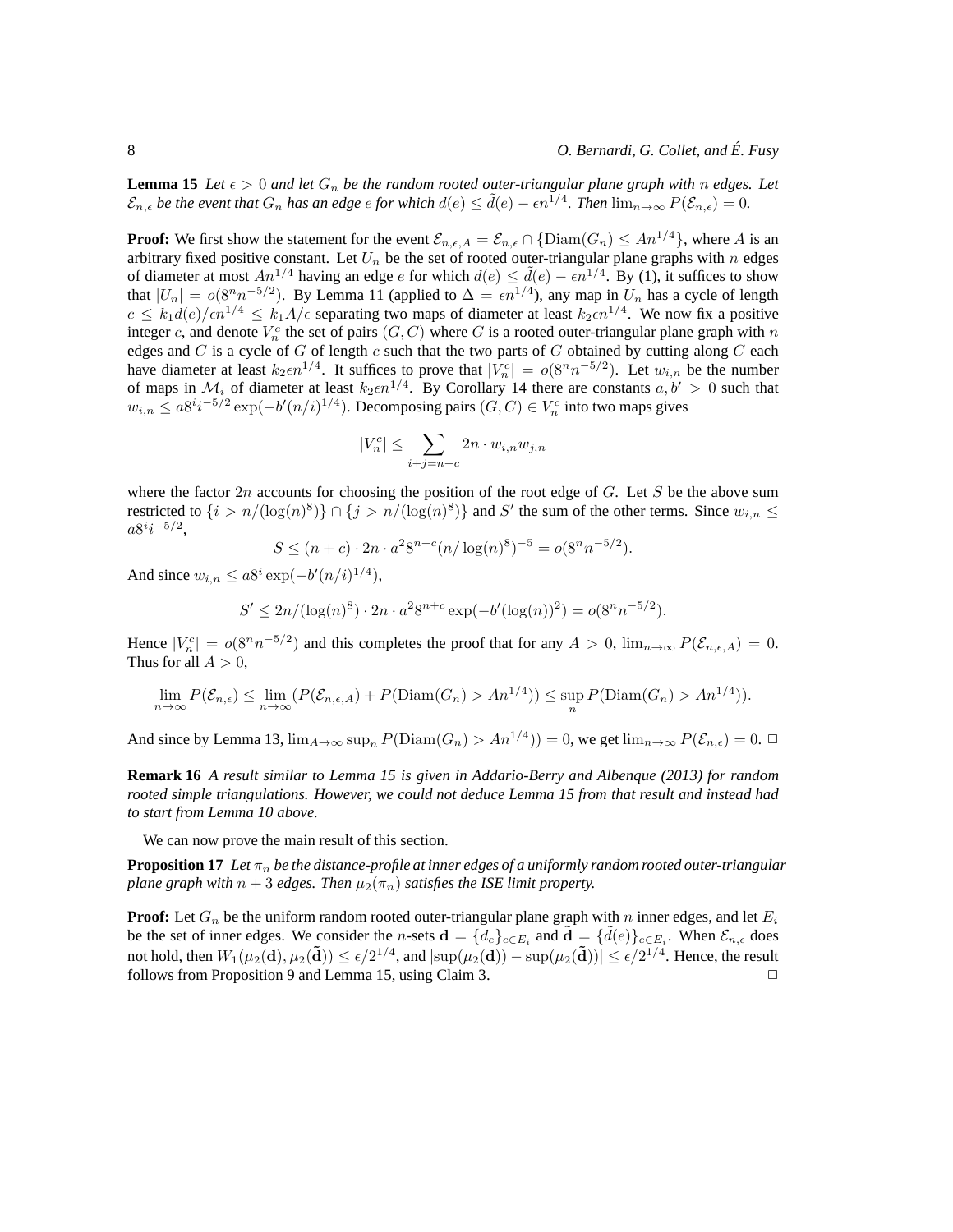#### 4.2 Profile of random rooted plane graphs

We now transfer our result for outer-triangular plane graphs to general plane graphs. For this we exploit an easy decomposition (already described in Bernardi et al. (2014)) of rooted plane graphs in terms of rooted outer-triangular plane graphs. Let  $M$  be the family of rooted plane graphs, and let  $C$  be the family of rooted outer-triangular plane graphs. Let  $p$  be the rooted plane graph with two edges meeting at a point, which is the root-vertex, and let  $\mathcal{D} = \mathcal{C} \cup \{p\}$ . For an element of  $\mathcal{D}$ , the *right-edge* is the edge following the root-edge in counterclockwise order around the root-face. It is shown in Bernardi et al. (2014) that each graph  $\gamma \in \mathcal{M}$  is uniquely obtained from a sequence  $\gamma_1, \ldots, \gamma_k$  of elements of D where the following operations are performed:

- (i) for  $i \in [1..k-1]$ , merge the right-edge of  $\gamma_i$  with the root-edge of  $\gamma_{i+1}$  (identifying the root-vertices),
- (ii) delete the right-edge of  $\gamma_k$ .

In the decomposition,  $\gamma_i$  (if it exists, i.e., if  $i \leq k$ ) is called the *i*th component. This decomposition also ensures that the generating functions  $M(z)$  of M and  $C(z)$  of C (according to the number of edges) are related by

$$
M(z) = \sum_{k \ge 1} (z + C(z)/z)^k = \frac{D(z)}{1 - D(z)}, \text{ where } D(z) := z + C(z)/z.
$$

Let  $G_n$  be the random rooted plane graph with n edges, and for  $i, j \ge 1$ , let  $\mathcal{E}_n^{(i,j)}$  be the event that, in the decomposition  $\gamma_1, \ldots, \gamma_k$  of  $G_n$ , the *i*th component  $\gamma_i$  exists (i.e.,  $i \leq k$ ) and has  $n - j + 1$  edges. And let  $\pi_n^{(i,j)}$  be the probability that  $\mathcal{E}_n^{(i,j)}$  occurs.

**Lemma 18** *For any*  $i, j \geq 0$ , there exists a non-negative constant  $\pi^{(i,j)}$  such that  $\pi^{(i,j)}_n$  converges to  $\pi^{(i,j)}$ . In addition  $\sum_{i,j} \pi^{(i,j)} = 1$ .

**Proof:** Let  $m_n$  be the number of rooted plane graphs with n edges,  $m_n^{(i,j)}$  the number of rooted plane graphs with *n* edges for which  $\mathcal{E}_n^{(i,j)}$  occurs (note that  $\pi_n^{(i,j)} = m_n^{(i,j)}/m_n$ ), and  $d_n$  be the number of elements of  $D$  with  $n$  edges. From the explicit expression

$$
C(z) = \sum_{n\geq 1} \frac{3 \cdot 2^{n-1}(2n)!}{n!(n+2)!} z^{n+2} = \frac{z^2(-1+12z+\sqrt{1-8z})}{(1+\sqrt{1-8z})^2}
$$

it is easy to find that  $D(z)$  and  $M(z)$  have the following singular expansion at  $z = 1/8$  (with the notation  $Z = \sqrt{1 - 8z}$ :

$$
D(z) = \frac{5}{32} - \frac{9}{32}Z^2 + \frac{1}{4}Z^3 + O(Z^4), \quad M(z) = \frac{5}{27} - \frac{32}{81}Z^2 + \frac{256}{729}Z^3 + O(Z^4),
$$

which we rewrite, with  $d := 5/32$  and  $e = 1/4$ , as

$$
D(z) = d + eZ^{3} - 9Z^{2}/32 + O(Z^{4}), \quad M(z) = \frac{d}{1 - d} + \frac{e}{(1 - d)^{2}}Z^{3} - 32Z^{2}/81 + O(Z^{4}).
$$

Now, let  $M^{(i,j)}(z) = \sum_n m^{(i,j)}_n z^n$ . It is easy to see that  $M^{(i,j)}(z) = a^{(i,j)} z^j D(z)$ , where  $a^{(i,j)} =$  $[z^j] \frac{D(z)^{i-1}}{1-\mathcal{D}(z)}$  $\frac{D(z)}{1 - D(z)}$  accounts for the choice of the components  $\gamma_s$  for  $s \neq i$ . Hence  $M^{(i,j)}(z)$  has a singular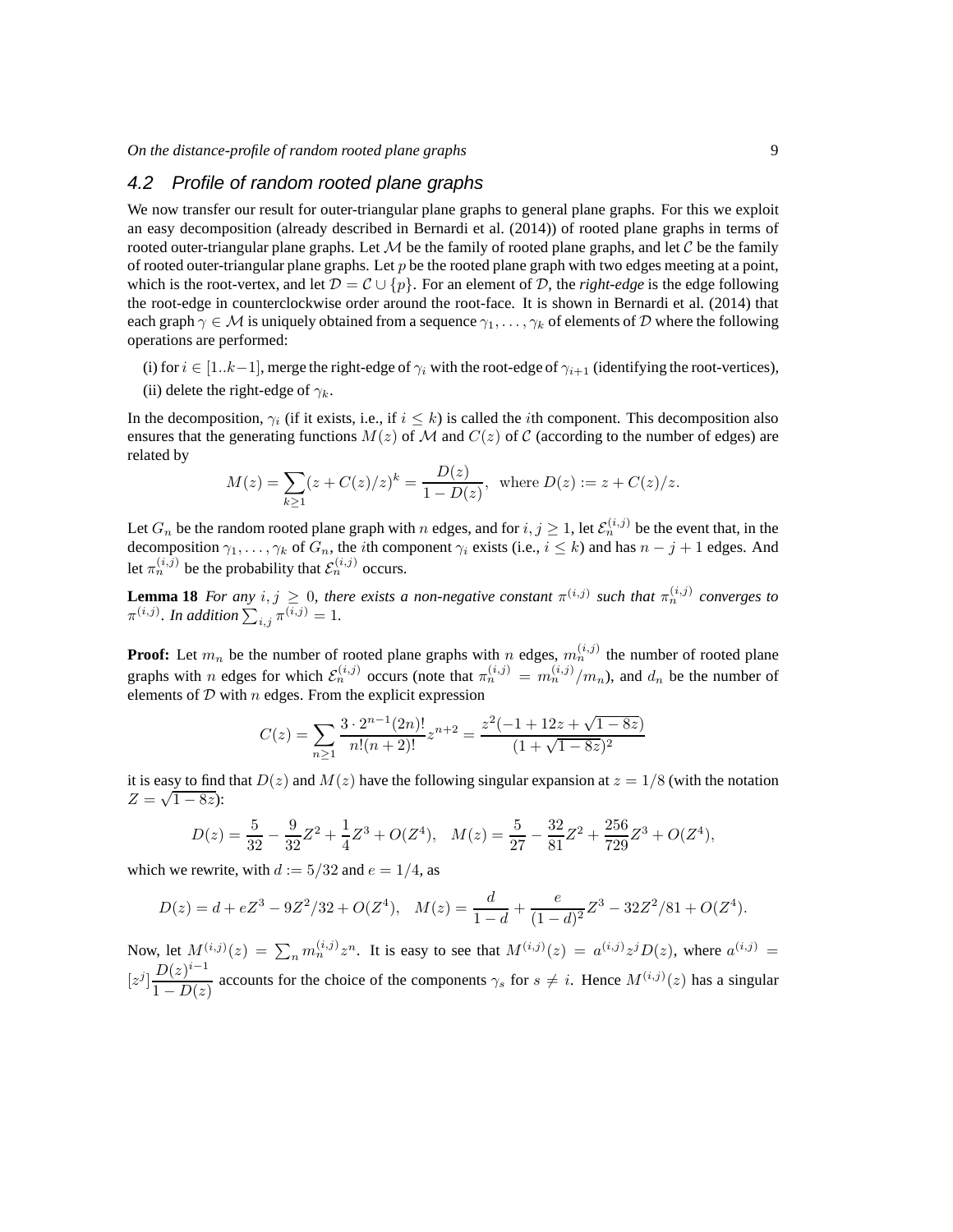expansion of the form  $M^{(i,j)}(z) = d^{(i,j)} + e^{(i,j)}Z^{3/2} + g^{(i,j)}Z^2 + O(Z^4)$ , with  $e^{(i,j)} = a^{(i,j)} \cdot e \cdot 8^{-j}$ . By classical transfer lemmas of singularity analysis in Flajolet and Sedgewick (2009),

$$
m_n \sim \frac{1}{\sqrt{\pi}} \frac{e}{(1-d)^2} 8^n n^{-5/2}, \quad m_n^{(i,j)} \sim \frac{1}{\sqrt{\pi}} a^{(i,j)} \cdot e \cdot 8^{-j} \cdot 8^n n^{-5/2}.
$$

Hence  $\pi_n^{(i,j)} = m_n^{(i,j)}/m_n$  converges to the constant  $\pi^{(i,j)}$  given by

$$
\pi^{(i,j)} := (1-d)^2 8^{-j} [z^j] \frac{D(z)^{i-1}}{1-D(z)}
$$

.

We have for each  $i \ge 1$ ,  $\sum_j \pi^{(i,j)} = (1-d)^2 \cdot F(1/8)$ , where  $F(z) = D(z)^{i-1}/(1 - D(z))$ . Since  $F(1/8) = D(1/8)^{i-1}/(1 - D(1/8)) = d^{i-1}/(1 - d)$ , we conclude that  $\sum_{i,j} \pi^{(i,j)} = 1$ .

**Lemma 19** *For*  $i, j \ge 0$  *fixed, let*  $\pi_n$  *be the profile of the random rooted plane graph*  $G_n^{(i,j)}$  *with* n *edges conditioned on*  $\mathcal{E}_n^{(i,j)}$ . Then  $\mu_2(\pi_n)$  satisfies the ISE limit property.

**Proof:** Let E be the set of edges of  $G_n^{(i,j)}$  and let  $E_i$  be the set of inner edges of  $\gamma_i$ . Let  $\mathbf{d} = \{d_e\}_{e \in E}$  be the *n*-set of distances of the edges of  $G_n^{(i,j)}$  from the root-vertex, and let  $\mathbf{d}' = \{d_e\}_{e \in E_i}$  be the  $(n-j-2)$ set of distances of inner edges of  $\gamma_i$  from the root-vertex of  $\gamma_i$  (which is also the root-vertex of  $G_n^{(i,j)}$ ). It is easy to see that there exists a constant  $A > 0$  (depending only on i and j) such that, for any rooted plane graph with *n* edges and satisfying  $\mathcal{E}_n^{(i,j)}$ ,

$$
W_1(\mu_2(\mathbf{d}), \mu_2(\mathbf{d}')) \leq A \cdot \frac{\text{Diam}(\gamma_i)}{n}.
$$

Since  $\gamma_i$  is a uniformly random rooted outer-triangular plane graph with  $n - j + 1$  edges, Lemma 13 ensures that  $\text{Diam}(\gamma_i)/n^{1/4}$  satisfies the uniform exponential decay property hence

$$
P(W_1(\mu_2(\mathbf{d}), \mu_2(\mathbf{d}')) \ge A/\sqrt{n}) = O(\exp(-\Omega(n^{1/4}))).
$$

Similarly

$$
P(|\sup(\mu_2(\mathbf{d})) - \sup(\mu_2(\mathbf{d}'))| \ge A/\sqrt{n}) = O(\exp(-\Omega(n^{1/4}))).
$$

Since  $\mu_2(\mathbf{d}')$  satisfies the ISE limit property according to Proposition 17, we conclude from Claim 3 that  $\mu_2(\mathbf{d})$  also satisfies the ISE limit property.

*Proof of Theorem 2.* Let  $\eta > 0$ . Let k be the smallest value such that  $\sum_{i \leq k, j \leq k} \pi^{(i,j)} > 1 - \eta$ , and let  $\mathcal{E}_{n,\eta}$  be the event that  $\mathcal{E}_n^{(i,j)}$  holds for some  $i \leq k$  and  $j \leq k$ . By Lemma 19, conditioned on  $\mathcal{E}_{n,\eta}$ , the random rooted plane graph with n edges satisfies the ISE limit property. Note that, as  $n \to \infty$  the probability that  $\mathcal{E}_{n,\eta}$  holds converges to  $c_{\eta} := \sum_{i \leq k, j \leq k} \pi^{(i,j)}$  (because for n large enough two events  $\mathcal{E}_n^{(i,j)}$  and  $\mathcal{E}_n^{(i',j')}$  do not intersect), hence for n large enough, the probability that  $\mathcal{E}_{n,\eta}$  holds is at least  $1 - \eta$ . Taking  $\eta$  arbitrarily small, we conclude that  $G_n$  satisfies the ISE limit property.

We define the *radius*  $r(G)$  of a planar map G as the largest possible distance of a vertex of G from the root-vertex.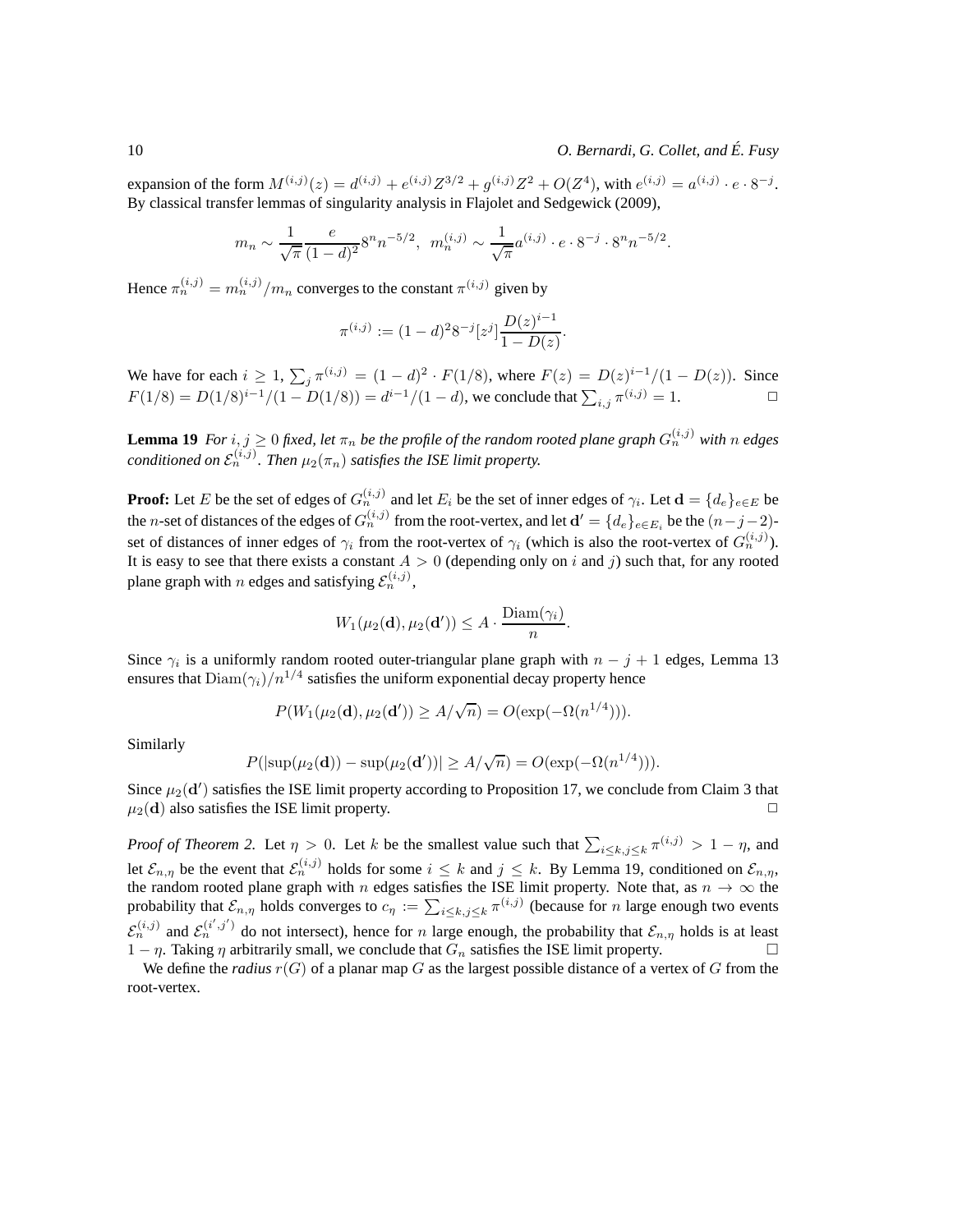${\bf Proposition ~20 }$   $\,$   $Let$   $R_n$   $be$  the radius of the random rooted plane graph  $G_n$  with  $n$  edges. Then  $R_n/(2n)^{1/4}$ *converges in law to the width of*  $\mu_{\text{ISE}}$ , and the convergence also holds for the moments.

**Proof:** The convergence in law follows immediately from Theorem 2. The convergence of the moments then follows from the uniform exponential decay property of  $R_n/(2n)^{1/4}$  which is given by Corollary 14.  $\Box$ 

### 5 The profile of two other map families

In this section we prove that Theorem 2 and Proposition 20 imply similar results for the class of rooted loopless maps, and the class of general rooted maps. The key tool (proved in Gao and Wormald (1999); Banderier et al. (2001)) is that a rooted loopless maps has almost surely a "giant" simple component of linear size (concentrated around  $2n/3$ ), and a rooted map has has almost surely a "giant" loopless component of linear size (concentrated around  $2n/3$ ). Some details are omitted by lack of space.

#### 5.1 Profile of random rooted loopless maps

It is well known that a rooted loopless map  $M$  decomposes as a rooted simple map where each edge e is either left alone or one patches an arbitrary loopless map  $M_e$  at e (so that e and the root-edge of  $M_e$  have the same extremities). One can recursively apply the same procedure to each of the substituted loopless maps Me, which in the end yields a *tree-decomposition* of M where the nodes correspond either to multiple edges of  $M$  or to rooted simple maps, and each edge of the tree corresponds to an edge of a simple component being part of a multiple edge of M.

We denote  $G_n$  the uniformly random rooted loopless map with n edges. Note that upon conditioning on the size of the simple maps appearing in the tree-decomposition of  $G_n$ , these simple maps are uniformly random (for their prescribed size) and independent.

**Lemma 21** *There exists constants*  $\alpha$ ,  $\beta$  *such that for all*  $\epsilon > 0$ , and all  $n \ge 0$ ,  $P(\text{Diam}(G_n) \ge n^{1/4+\epsilon}) \le$  $\alpha \exp(-n^{\beta \epsilon})$ .

**Proof:** By Corollary 14 there exist  $a, b > 0$  such that the probability that each simple components of  $G_n$  has diameter greater than  $n^{1/4+\epsilon}$  is at most  $a \exp(-bn^{\epsilon})$ . Thus the probability that one of these components has diameter greater  $n^{1/4+\epsilon}$  is at most  $na \exp(-bn^{\epsilon}) < a' \exp(-n^{b'\epsilon})$  for some  $a', b' > 0$ . Now, let  $\tau$  be the tree of the tree-decomposition of  $G_n$ . Using the arguments of Lemma 4.8 in Chapuy et al. (2010), one easily proves that there exist  $a'', b'' > 0$  such that for all  $\epsilon > 0$ ,  $P(\text{Diam}(\tau) > n^{\epsilon}) <$  $a'' \exp(-n^{b''\epsilon})$ . Since  $Diam(G_n) \leq 2 \cdot D \cdot Diam(\tau)$ , we easily conclude.

Given a rooted loopless map  $G_n$  with n edges, we now define some events for  $G_n$ . We define  $\mathcal{E}_n$ as the event that the largest simple component B of  $G_n$  has its number of edges in the interval [2n/3 –  $n^{3/4}, 2n/3 + n^{3/4}$ ], and the loopless components attached at each of the edges of  $B$  are all of size (number of edges) at most  $n^{3/4}$ ; from now on we call *loopless B-components* of  $G_n$  these components. Assuming that  $\mathcal{E}_n$  holds we define  $\mathcal{E}'_n$  as the event that the diameter of all loopless B-components is at most  $n^{7/32}$ , and the diameter of B is at most  $n^{1/4} \log(n)^2$ . Let E be the set of edges of  $G_n$  and  $E_B$  the set of edges of B. We define the *root-edge* of B as the edge of B bearing the loopless B-component containing the root-edge of Gn; call *root-vertex of* B the origin of this edge endowed with an arbitrary orientation. For each edge  $e \in E_B$  denote by  $d_B(e)$  the length of a shortest path in B starting from e and ending at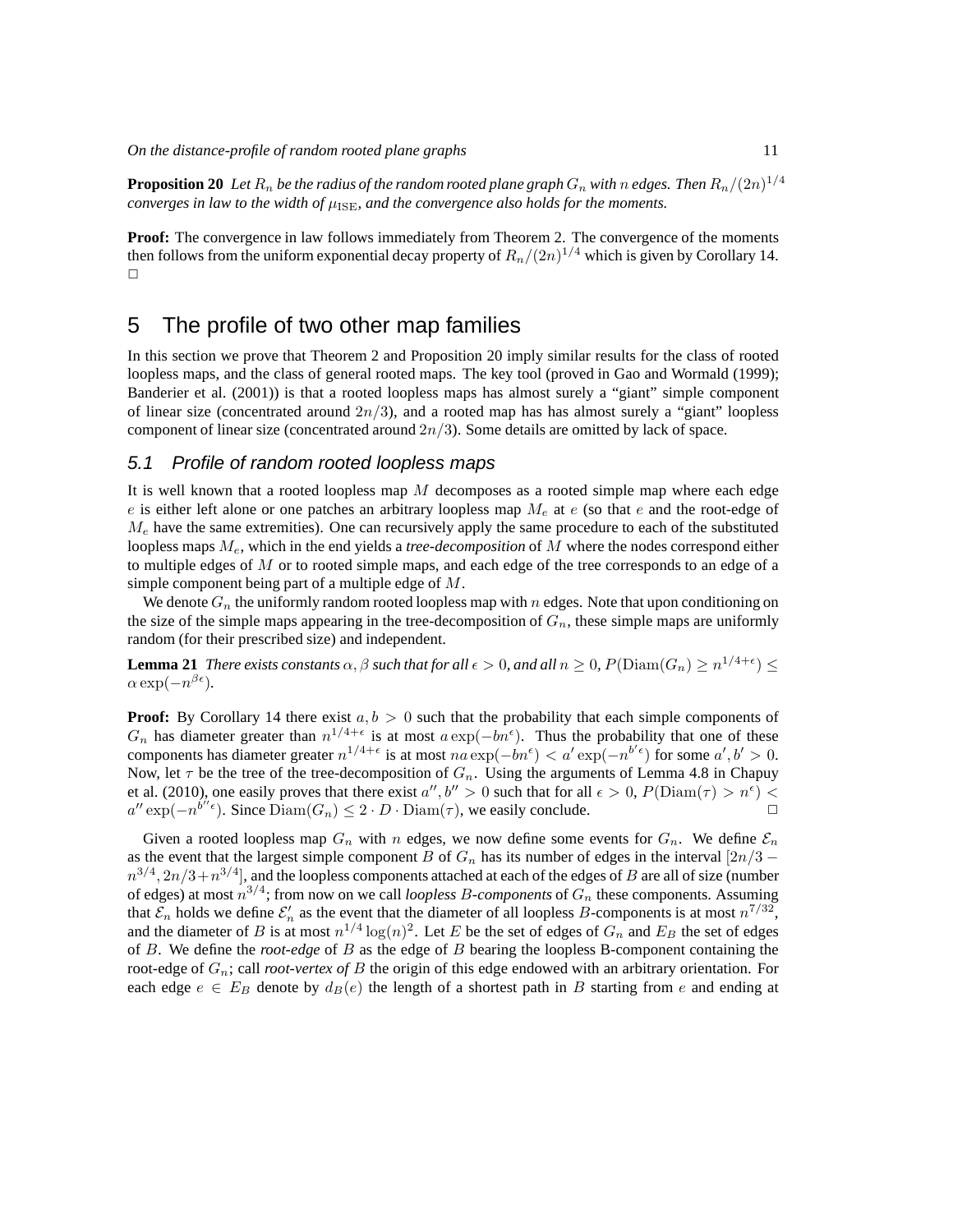the root-vertex of B. For each edge  $e \in E$ , let  $e_B$  be the edge of B bearing the loopless B-component containing e, define  $d_B(e) := d_B(e_B)$ . For each  $i \ge 1$  denote by  $E(i)$  the set of edges of E such that  $d_B(e) \leq i$ , and denote by  $E_B(i)$  the set of edges of B such that  $d_B(e) \leq i$ . We define  $\mathcal{E}_n'''$  as the event  $|E(i)| \in \left[\frac{|E_B|}{|E|} |E_B(i)| - n^{3/4}, \frac{|E_B|}{|E|} |E_B(i)|/3 + n^{3/4}\right]$   $\forall i \ge 1$ . Lastly, we define  $\mathcal{E}_n^*$  as the event that all of  $\mathcal{E}_n$ ,  $\mathcal{E}'_n$ ,  $\mathcal{E}'''_n$  hold.

**Lemma 22** *The probability of*  $\mathcal{E}_n^*$  *is*  $1 - O(\exp(-\Omega(\log(n)^2))).$ 

**Proof:** Using the asymptotic estimates in Gao and Wormald (1999); Banderier et al. (2001) (see also Lemma 3.7 in Chapuy et al. (2010)), it can be proved that  $P(\mathcal{E}_n) > 1 - a \exp(-n^{\delta})$  for some  $a, \delta > 0$ . Now if  $\mathcal{E}_n$  occurs, Corrolary 14 and Lemma 21 easily prove that  $P(\mathcal{E}'_n) > 1 - a' \exp(-n^{\delta'})$  for some  $a', \delta' > 0$ . Lastly if  $\mathcal{E}_n$  occurs,

$$
d_B(e) \le d(e) \le d_B(e) + 2n^{7/32}
$$
 for all  $e \in E$ .

Moreover, asymptotic estimates in Gao and Wormald (1999); Banderier et al. (2001) that, conditioned on  $\varepsilon_n$ 

$$
P(|E(i)| \in [2|E_B(i)|/3 - n^{1/2+\delta}, 2|E_B(i)|/3 + n^{1/2+\delta}]) = 1 - O(\exp(-n^{-\delta''}))
$$
  

$$
\lim_{n \to \infty} S_n^{(n)} > 0.
$$
 Hence  $D(S_n) > 1 - s_n^{(n)} \exp(-n^{\delta''})$  for some  $s_n^{(n)} > 0$ .

for some  $\delta'' > 0$ . Hence  $P(\mathcal{E}_n) > 1 - a'' \exp(-n^{\delta''})$  for some  $a'', \delta'' > 0$ .

**Lemma 23** For M an arbitrary rooted loopless map with n edges satisfying 
$$
\mathcal{E}_n^*
$$
, let

$$
\mu_M := \frac{1}{n} \sum_{e \in E} \delta_{d(e)/(4n/3)^{1/4}}, \quad \mu_B := \frac{1}{|E_B|} \sum_{e \in E_B} \delta_{d_B(e)/(2|E_B|)^{1/4}}.
$$

*Then*  $W_1(\mu_M, \mu_B) = O(n^{-1/32})$ , and  $|\sup(\mu_M) - \sup(\mu_B)| = O(n^{-1/32})$ .

**Proof:** Let

$$
\widetilde{\mu}_M := \frac{1}{n} \sum_{e \in E} \delta_{d_B(e)/(4n/3)^{1/4}}, \quad \widetilde{\mu}_B := \frac{1}{|E_B|} \sum_{e \in E_B} \delta_{d_B(e)/(4n/3)^{1/4}},
$$

and let  $F_{\tilde{\mu}_M}(x)$  and  $F_{\tilde{\mu}_B}(x)$  be the respective cumulative functions of  $\tilde{\mu}_M$  and  $\tilde{\mu}_B$ . The property given by  $\mathcal{E}_n'''$  ensures that  $|F_{\tilde{\mu}_M}(x) - F_{\tilde{\mu}_B}(x)| \leq n^{3/4}/n = n^{-1/4}$ . Since  $F_{\tilde{\mu}_M}(x) = F_{\tilde{\mu}_B}(x) = 1$  for  $x \ge (3/4)^{1/4} \log(n)^2$  we conclude that  $W_1(\tilde{\mu}_M, \tilde{\mu}_B) \le (3/4)^{1/4} \log(n)^2 n^{-1/4}$ . Moreover, since  $|d(e)$  $d_B(e) \leq 2n^{7/32}$ , we have  $W_1(\mu_M, \tilde{\mu}_M) \leq 2n^{7/32}/(4n/3)^{1/4} \leq 2n^{-1/32}$ . Finally, since  $|E_B|^{-1/4} =$  $(4n/3)^{-1/4} \cdot (1+O(n^{-1/4}))$ , we have  $W_1(\mu_B, \tilde{\mu}_B) = O(n^{-1/4})$ . To conclude, we have  $W_1(\mu_M, \mu_B) \le$  $W_1(\mu_M, \widetilde{\mu}_M) + W_1(\widetilde{\mu}_M, \widetilde{\mu}_B) + W_1(\widetilde{\mu}_B, \mu_B) = O(n^{-1/32})$ . By similar arguments one proves  $|\sup(\mu_M) |\sup(\mu_B)| = O(n^{-1/32}).$  $-1/32$ ).

This lemma, Theorem 2, and Claim 3 then imply:

**Theorem 24** Let  $\pi_n$  be the distance-profile of the random rooted loopless map with n edges. Then  $\mu_{4/3}(\pi_n)$  *satisfies the ISE limit property.* 

One can also easily prove the analogue of Proposition 20 for random rooted loopless maps:

**Proposition 25** *Let*  $R_n$  *be the radius of the random rooted loopless map*  $G_n$  *with* n edges. Then  $R_n/(4n/3)^{1/4}$ *converges in law to the width of*  $\mu_{\text{ISF}}$ *, and the convergence also holds for the moments.*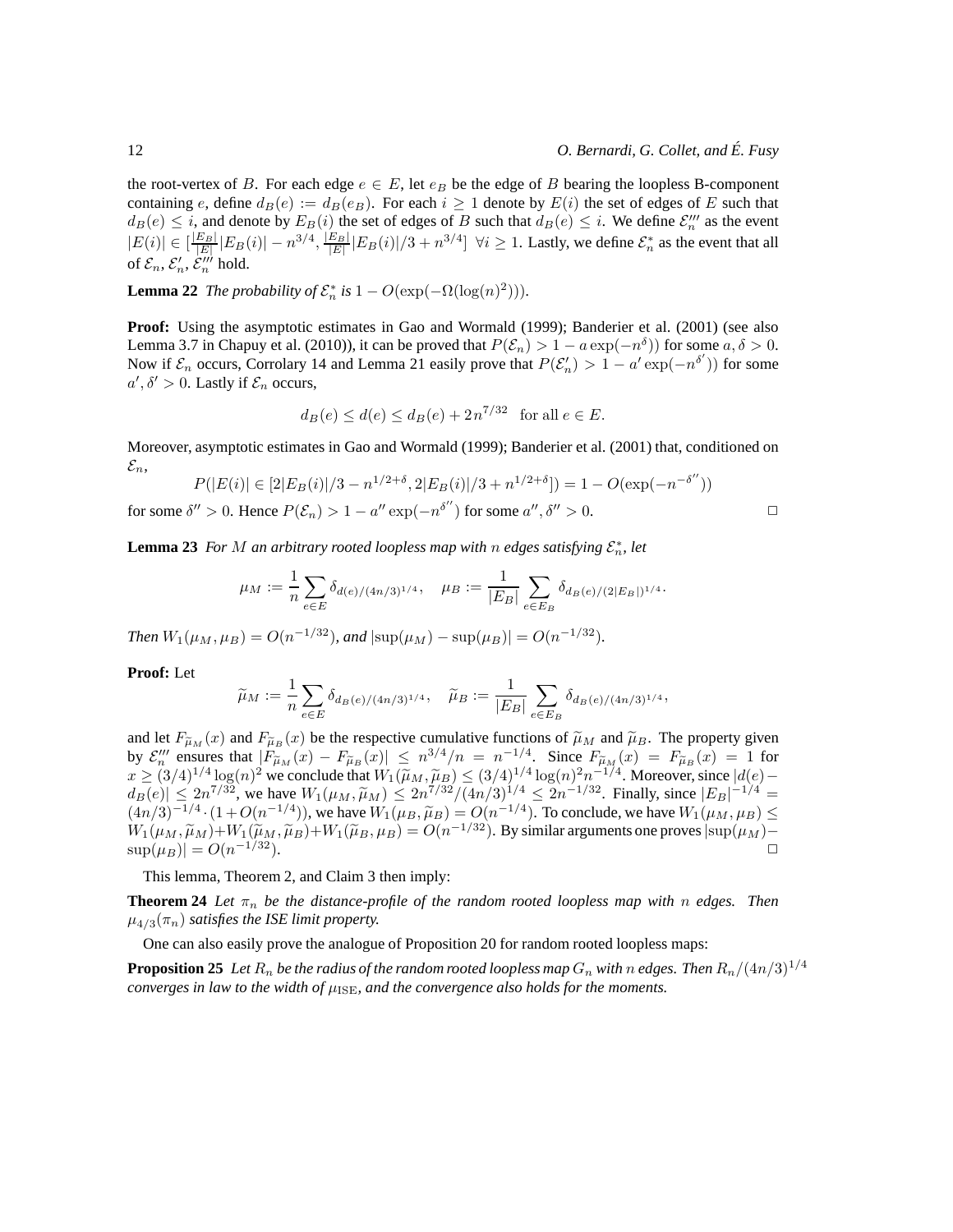**Proof:** The convergence in law to the width of ISE directly follows from Theorem 24. It remains to show that the latter convergence also holds for the moments. First note that  $P(\neg \mathcal{E}_n^*) = O(\exp(-\Omega(\log(n)^2))),$ which is  $o(n^{-k})$  for all  $k \geq 1$ . Hence for computing the moments of  $r(G_n)$  we can condition on  $\mathcal{E}_n^*$ . Moreover conditioning on  $\mathcal{E}_n^*$  we have  $r(G_n) \leq \text{Diam}(B) + 2n^{7/32}$ , hence  $r(G_n)/n^{1/4}$  has the uniform exponential decay property, hence the convergence of the moments holds.  $\Box$ 

#### 5.2 Profile of random rooted maps

Very similarly as for loopless maps, a rooted map decomposes (along loops) as a tree of components that are loopless maps. All the arguments used in Section 5.1 can be recycled here (starting with the result proved in Banderier et al. (2001) that the random rooted map with n edges has almost surely a "giant" loopless component whose size is concentrated around  $2n/3$ ). We therefore obtain.

**Theorem 26** *Let*  $G_n$  *be the uniformly random rooted map with* n *edges, let*  $\pi_n$  *be its distance-profile and*  $R_n$  be its radius. Then  $\mu_{8/9}(\pi_n)$  satisfies the ISE limit property. Moreover  $R_n/(8n/9)^{1/4}$  converges in *law to the width of*  $\mu_{\text{ISE}}$ *, and the convergence also holds for the moments.* 

**Remark 27** *Theorem 26 can alternatively be recovered from the results in Chassaing and Schaeffer (2004) for the profile and radius of rooted random quadrangulations, combined with the recent bijection in Ambjørn and Budd (2013) (which preserves the profile).*

**Remark 28** *We have shown in this section that the ISE limit property for random rooted simple maps implies the ISE limit property for random rooted maps (via random rooted loopless maps). In contrast, we do not know how to prove that the ISE limit property for random rooted maps implies the ISE limit property for random rooted simple maps.*

# 6 Conclusion

Regarding the *typical distance* to the root, let  $d_n$  denote the distance to the root-vertex of a random edge in a random rooted simple (resp. loopless, general) map with  $n$  edges. The results we have obtained imply the following: the random variable  $d_n/(an)^{1/4}$  (with  $a = 2$  for simple maps,  $a = 4/3$  for loopless maps, and  $a = 8/9$  for general maps) converges to the random variable that gives the expectation of the nonnegative shift of  $\mu_{\rm{ISE}}$  (which is known to be distributed as  $\sup(\mu_{\rm{ISE}})$ ), whose cumulative function is

$$
\varphi(r) = \frac{4}{\sqrt{\pi}} \int_0^\infty d\xi \, \xi^2 \, e^{-\xi^2} \left( 1 - 6 \frac{1 - \cosh(\tilde{r}\sqrt{\xi})\cos(\tilde{r}\sqrt{\xi})}{(\cosh(\tilde{r}\sqrt{\xi}) - \cos(\tilde{r}\sqrt{\xi}))^2} \right), \quad \text{with } \tilde{r} = 2^{3/4}r.
$$

Regarding the conjectural convergence of the random rooted plane graph with  $n$  edges to the Brownian map, the bijection of Bernardi et al. (2014) on which the present work relies can be composed with a bijection (of the "Ambjørn-Budd type") given in Bouttier et al. (2013) between rooted eulerian triangulations and rooted bipartite maps, in a way that preserves the profile. This gives thus a bijective coupling of rooted (outer-triangular) plane graphs with rooted bipartite maps; and it is tempting to conjecture that the Gromov-Hausdorff distance between the metric spaces (rescaled by  $n^{1/4}$ ) of coupled maps converges to 0 in probability. This (and the fact that a random rooted plane graph has almost surely a "giant" outertriangular component, as shown in Lemma 18) would solve the problem, since the random rooted bipartite map with  $n$  edges has been recently shown in Abraham (2013) to converge to the Brownian map.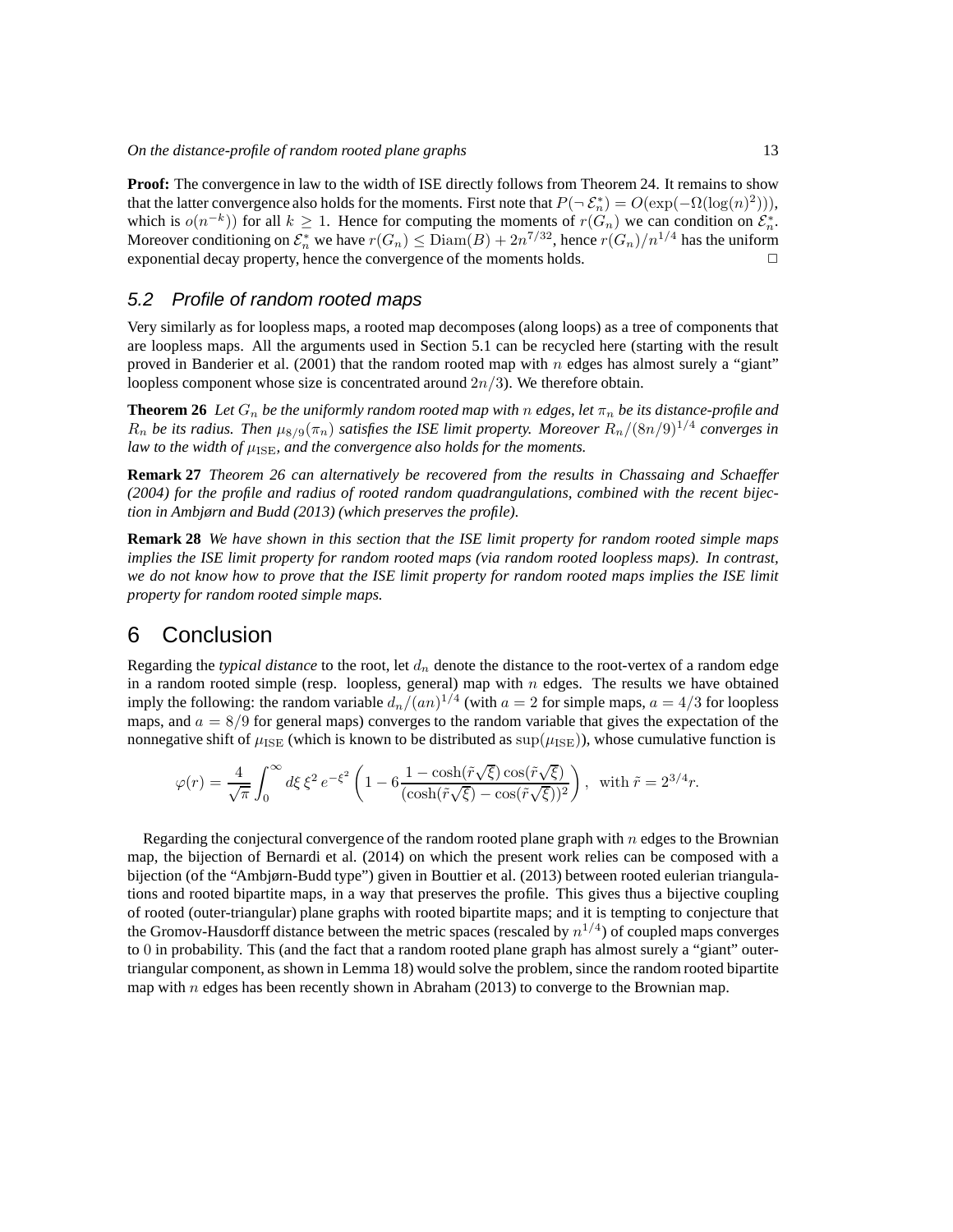Another perspective is to study the distances in classes of random *non-embedded planar graphs*. Apart from the case of triangulations treated in Addario-Berry and Albenque (2013) much less is known for these models. On the distance profile, the most precise result known at the moment, shown by Chapuy et al. (2010), is that the diameter is  $n^{1/4+o(1)}$  in probability.

## Acknowledgements

The authors thank Marie Albenque, Nicolas Broutin, Lucas Gérin, Marc Noy and Gilles Schaeffer for interesting discussions, and Grégory Miermont for pointing to the reference Le Gall (2006).

# References

- C. Abraham. Rescaled bipartite planar maps converge to the brownian map, 2013. In preparation.
- L. Addario-Berry and M. Albenque. The scaling limit of random simple triangulations and random simple quadrangulations, 2013. arXiv:1306.5227.
- D. J. Aldous. Tree-based models for random distribution of mass. pages 625–641, 1993.
- J. Ambjørn and T. Budd. Trees and spatial topology change in causal dynamical triangulations. *J. Phys. A: Math. Theor.*, 46(31):315201, 2013.
- C. Banderier, P. Flajolet, G. Schaeffer, and M. Soria. Random maps, coalescing saddles, singularity analysis, and Airy phenomena. *Random Structures Algorithms*, 19(3/4):194–246, 2001.
- O. Bernardi and E. Fusy. Unified bijections for maps with prescribed degrees and girth. *J. Combin. Theory Ser. A*, 119(6):1351–1387, 2012.
- O. Bernardi, G. Collet, and E. Fusy. A bijection for plane graphs and its applications. In *Proceedings of the 11th Workshop on Analytic Algorithmics and Combinatorics (ANALCO)*, pages 52–61, 2014.
- M. Bousquet-M´elou and G. Schaeffer. Enumeration of planar constellations. *Adv. in Appl. Math.*, 24 (337-368), 2000.
- J. Bouttier, P. D. Francesco, and E. Guitter. Planar maps as labeled mobiles. *Electron. J. Combin.*, 11(1), 2004.
- J. Bouttier, E. Fusy, and E. Guitter. On the two-point function of general planar maps and hypermaps, 2013. arXiv:1312.0502.
- G. Chapuy, E. Fusy, O. Giménez, and M. Noy. On the diameter of random planar graphs. In *DMTCS Proceedings, 21st International Meeting on Probabilistic, Combinatorial, and Asymptotic Methods in the Analysis of Algorithms (AofA'10)*, 2010.
- P. Chassaing and G. Schaeffer. Random planar lattices and integrated superBrownian excursion. *Probab. Theory Related Fields*, 128(2):161–212, 2004.
- P. Flajolet and R. Sedgewick. *Analytic combinatorics*. Cambridge University Press, 2009.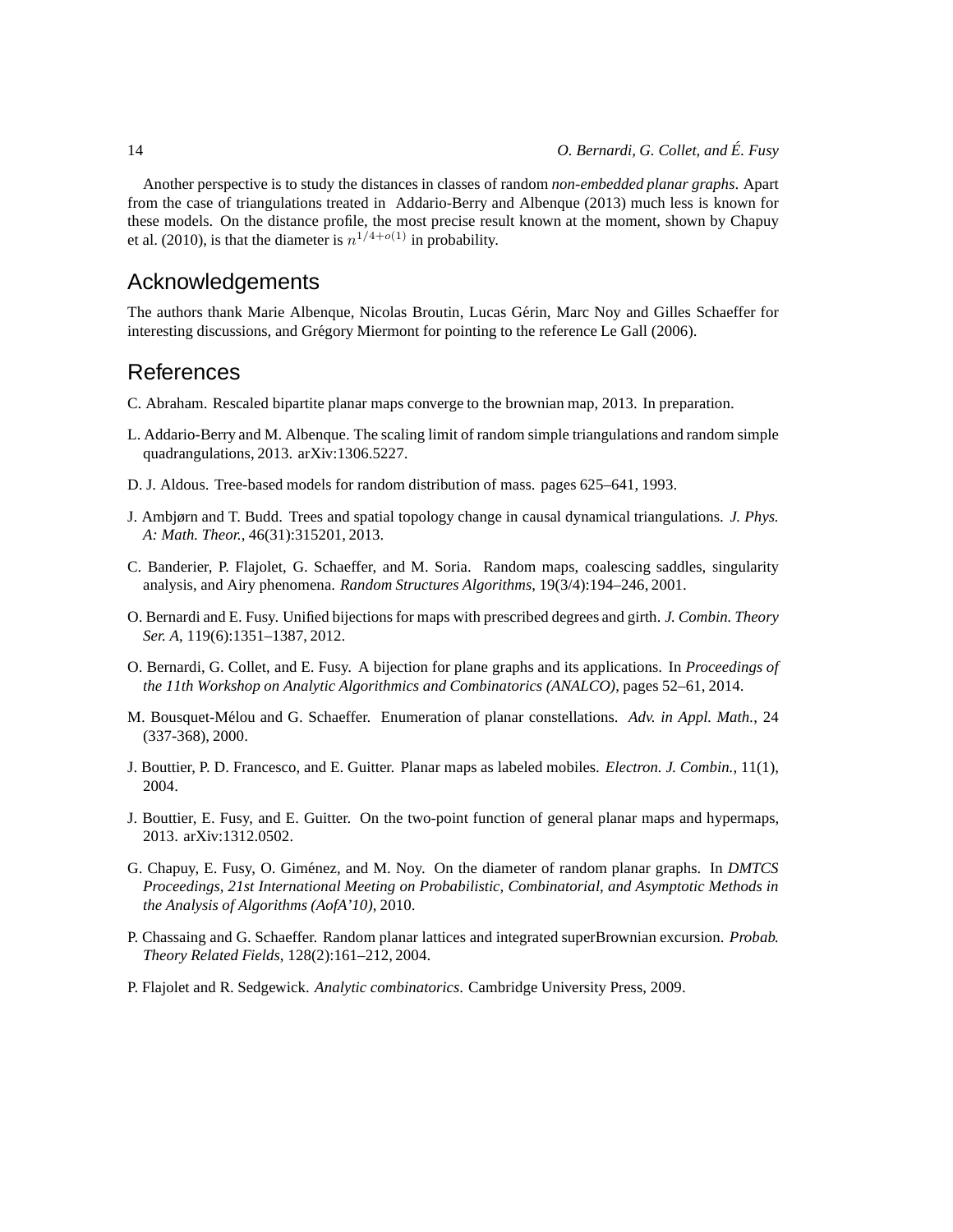- J. Gao and N. Wormald. The size of the largest components in random planar maps. *SIAM J. Discrete Math.*, 12(2):217–228, 1999.
- J. F. Le Gall. A conditional limit theorem for tree-indexed random walk. *Stochastic Process. Appl.*, 116: 539–567, 2006.
- J. F. Le Gall. The topological structure of scaling limits of large planar maps. *Invent. Math.*, 169(3): 621–670, 2007.
- J. F. Le Gall. Uniqueness and universality of the brownian map. *Ann. Probab.*, 41:2880–2960, 2013.
- J. F. Marckert and G. Miermont. Invariance principles for random bipartite planar maps. *Ann. Probab.*, 35(5):1642–1705, 2007.
- G. Miermont. The Brownian map is the scaling limit of uniform random plane quadrangulations. *Acta Math.*, 210:319–401, 2013.
- G. Miermont and M. Weill. Radius and profile of random planar maps with faces of arbitrary degrees. *Electron. J. Probab.*, 13:79–106, 2008.
- W. Schnyder. Planar graphs and poset dimension. *Order*, 5:323–343, 1989.